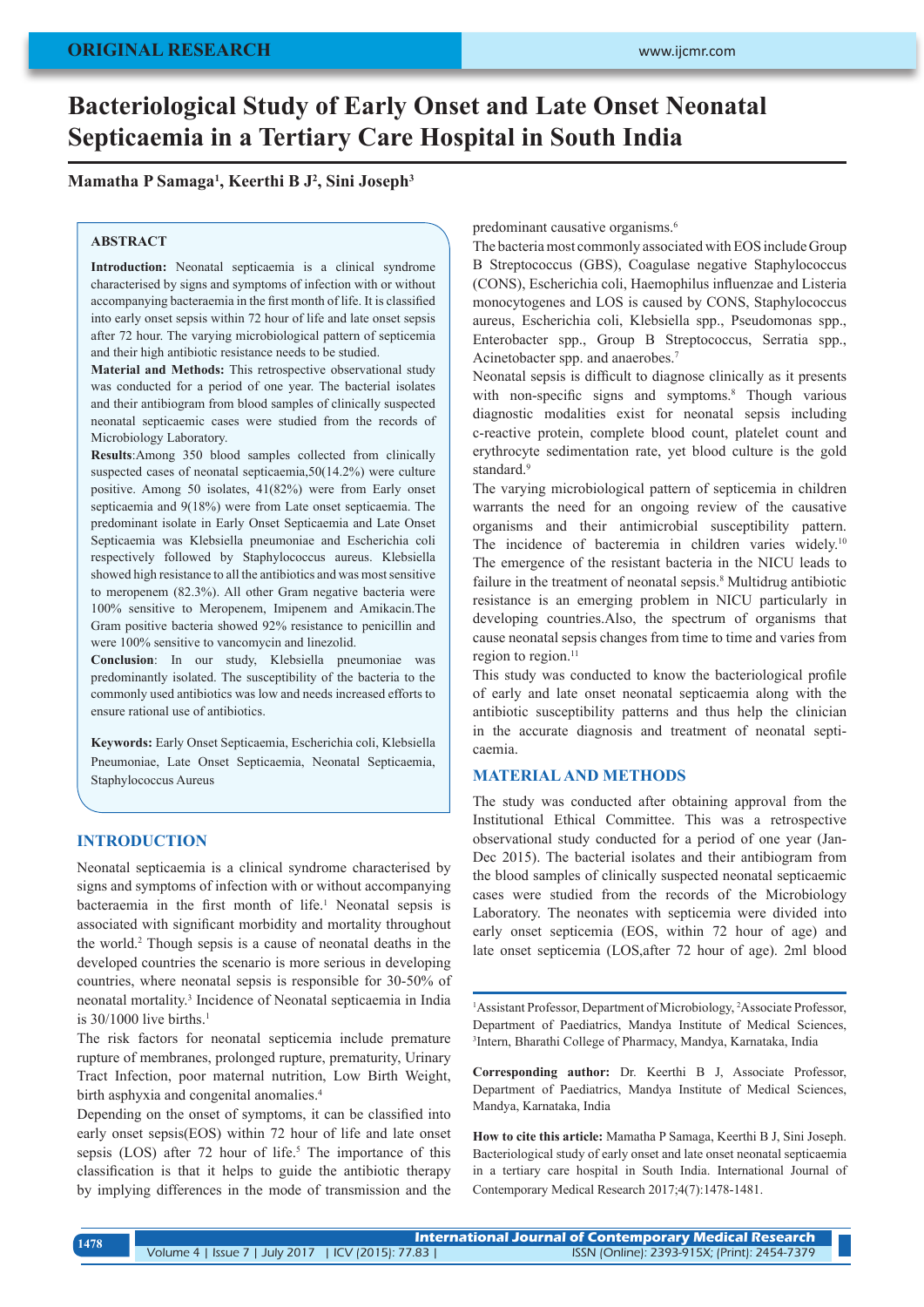drawn under aseptic precautions and inoculated into 20 ml brain heart infusion broth (Hi-Media, India) were received in the Microbiology laboratory. These were incubated at 37° C under aerobic conditions in the incubator for 7 days. The first subculture was done after 24 hours of incubation, the second on the third day and a final on the seventh day onto Blood agar and MacConkey agar plates. The inoculated plates were incubated aerobically at 37° C for 24 hours, and observed for growth. The growth was identified by Colony morphology, Gram's stain and Standard biochemical tests.<sup>12</sup> Antibiotic sensitivity testing was performed on Mueller-Hinton agar by modified Kirby-Bauer disk diffusion method as per Clinical Laboratory Standard Institute guidelines.<sup>13</sup>

| <b>Bacteria</b>                                                  | <b>EOS</b>   | LOS      | <b>Total</b> |  |  |
|------------------------------------------------------------------|--------------|----------|--------------|--|--|
| Escherichia coli                                                 | 4            | 4        | 8(16%)       |  |  |
| Klebsiella pneumoniae                                            | 15           | 2        | 17(34%)      |  |  |
| Staphylococcus aureus                                            | 8            | 3        | 11(22%)      |  |  |
| Citrobacter spp                                                  | 5            | $\Omega$ | $5(10\%)$    |  |  |
| Acinetobacter spp                                                | $\mathbf{3}$ | $\Omega$ | 3(6%)        |  |  |
| Proteus vulgaris                                                 | 2            | $\Omega$ | 2(4%)        |  |  |
| Proteus mirabilis                                                | 1            | $\Omega$ | $1(2\%)$     |  |  |
| Coagulase negative                                               | $\mathbf{3}$ | $\Omega$ | 3(6%)        |  |  |
| Staphylococci                                                    |              |          |              |  |  |
| Total                                                            | 41(82%)      | 9(18%)   | $50(100\%)$  |  |  |
| Table-1: Frequency of various bacteria in EOS and LOS. Figure    |              |          |              |  |  |
| in paranthesis indicate percentage. EOS-Early Onset Septicaemia, |              |          |              |  |  |
| LOS-Late Onset Septicaemia.                                      |              |          |              |  |  |

# **STATISTICAL ANALYSIS**

Descriptive statistics was used to analyse the data and data is presented as percentage.

## **RESULTS**

A total of 350 blood samples were collected from clinically suspected cases of neonatal septicaemia. Among them, 50 samples were culture positive. Thus the culture positivity rate was 14.2%. Among 50 isolates, 41(82%) were from Early onset septicaemia and 9(18%) were from Late onset septicaemia (Figure 1). The predominant isolate in EOS was Klebsiella pneumoniae followed by Staphylococcus aureus, Citrobacter spp, Escherichia coli and others. The predominant isolate in LOS was Escherichia coli followed by Staphylococcus aureus and Klebsiella pneumoniae as shown in Table 1. Antibiotic sensitivity pattern of Gram negative and Gram positive bacteria are shown in the Tables 2 and 3.

## **DISCUSSION**

The blood culture positivity rate in our study was 14.2%. Martin et al.<sup>14</sup> reported bacteriologically proven sepsis in 9.5% of the cases, whereas a lower rate of 4.1% was reported by Aletayeb et al.<sup>15</sup> Higher culture positivity rates of  $48\%$ <sup>16</sup> and  $64\%$ <sup>17</sup> among neonates with sepsis has been reported.

A low blood culture isolation rate could be due to anaerobic, viral or fungal pathogens. Also it may be due to the various changes that have occurred with increasing awareness of prevention of sepsis like early and more aggressive enteral feeding and better

| <b>Antibiotics</b>                                                                                             | E.coli  | Klebsiella | <b>Citrobacter</b> | <b>Proteus</b> | <b>Proteus</b> | Acinetobacter |
|----------------------------------------------------------------------------------------------------------------|---------|------------|--------------------|----------------|----------------|---------------|
|                                                                                                                | $N=8$   | $N=17$     | $N=5$              | vulgaris       | mirabilis      | $N=3$         |
|                                                                                                                |         |            |                    | $N=2$          | $N=1$          |               |
| Amikacin                                                                                                       | 8(100)  | 3(17.6)    | 5(100)             | 2(100)         | 1(100)         | 3(100)        |
| Ampicillin                                                                                                     | 2(25)   | 1(5.9)     | 1(20)              |                |                | 1(33.3)       |
| Ciprofloxacin                                                                                                  | 2(25)   | 6(35.3)    | 2(40)              | 2(100)         | $\theta$       | 3(100)        |
| Meropenem                                                                                                      | 8(100)  | 14(82.3)   | 5(100)             | 2(100)         | 1(100)         | 3(100)        |
| Cefotaxime                                                                                                     | 3(37.5) | 2(11.7)    | 3(60)              | 1(50)          | 1(100)         | 2(66.7)       |
| Piperacillin-Tazobactam                                                                                        | 4(50)   | 6(35.3)    | 5(100)             | 2(100)         | 1(100)         | 3(100)        |
| Imipenem                                                                                                       | 8(100)  | 13(76.5)   | 5(100)             | 2(100)         | 1(100)         | 3(100)        |
| Gentamicin                                                                                                     | 1(12.5) | 4(23.5)    | 2(40)              | 1(50)          | $\theta$       | 1(33.3)       |
| Ceftazidime                                                                                                    | 2(25)   | 1(5.9)     | 2(40)              | 1(50)          | $\Omega$       | 3(100)        |
| Cefepime                                                                                                       | 3(37.5) | 1(5.9)     | 3(60)              | 2(100)         | 1(100)         | 3(100)        |
| Ceftriaxone                                                                                                    | 3(37.5) | 1(5.9)     | 2(40)              | 1(50)          | 1(100)         | 1(33.3)       |
| Table-2: Antibiotic sensitivity pattern of Gram negative bacteria. Figures in paranthesis indicate percentage. |         |            |                    |                |                |               |

**Table-2:** Antibiotic sensitivity pattern of Gram negative bacteria. Figures in paranthesis indicate percentage.

| <b>Antibiotics</b>                                                 | <b>Staphylococcus</b> | <b>CONS</b> |  |  |
|--------------------------------------------------------------------|-----------------------|-------------|--|--|
|                                                                    | aureus                | $N=3$       |  |  |
|                                                                    | $N=11$                |             |  |  |
| Penicillin                                                         | 1(9)                  | 0           |  |  |
| Erythromycin                                                       | 5(45.4)               | 2(66.7)     |  |  |
| Ciprofloxacin                                                      | 6(54.5)               | 2(66.7)     |  |  |
| Gentamycin                                                         | 5(45.4)               | 1(33.3)     |  |  |
| Vancomycin                                                         | $11(100\%)$           | $3(100\%)$  |  |  |
| Linezolid                                                          | $11(100\%)$           | $3(100\%)$  |  |  |
| Tetracycline                                                       | 3(27.2)               |             |  |  |
| Oxacillin                                                          | 5(45.4)               | 1(33.3)     |  |  |
| Azithromycin                                                       | 4(36.7)               | 1(33.3)     |  |  |
| Table 3: Antibiotic sensitivity pattern of Gram positive bacteria. |                       |             |  |  |
| Figures in paranthesis indicate percentage. CONS-Coagulase         |                       |             |  |  |
| negative Staphylococcus.                                           |                       |             |  |  |



**Figure-1:** Prevalence of bacteria in Early and Late onset septicaemia.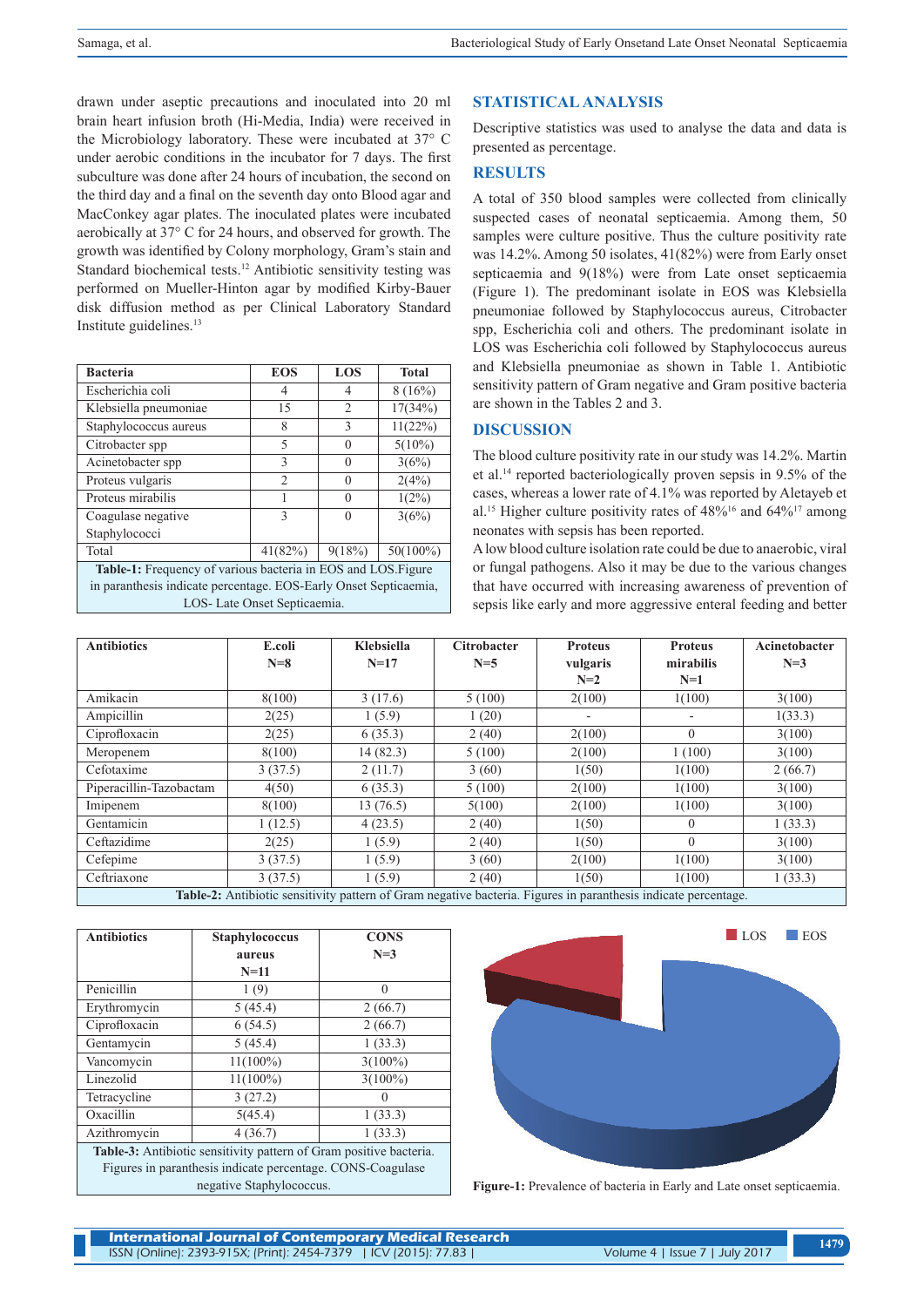hand hygiene practices.

In our study, we noted a predominance of Gram negative bacteria (72%).A study conducted in Karnataka reported 70.5% neonatal septicemia cases caused by Gram-negative bacteria.18 Gram-negative bacteria were predominantly isolated in other studies also.<sup>19,20</sup>

We found that EOS (82%) was more in this study compared to  $LOS(18%)$  which is consistent with other reports from Nepal<sup>21</sup> and Bangladesh.<sup>22</sup>

In our study, Klebsiella pneumoniae (36.6%) was the major isolate in EOS followed by Staphylococcus aureus (19.5%), Citrobacter (12.1%), Escherichia coli (9.8%) and others. Escherichia coli (44.4%) was the major isolate in LOS followed by Staphylococcus aureus (33.3%) and Klebsiella pneumoniae  $(22.2\%)$ .

EOS is caused mainly by bacteria transmitted from mothers to neonates during the intrapartum period, these are the bacteria prevalent either in the maternal genital tract or in the area of delivery. LOS is caused by postnatal acquisition of the pathogens, caused by the bacteria which thrive in the external environment of the hospital or home.<sup>6</sup>

Zakariya et al in their study reported Klebsiella pneumoniae as the commonest (74.4%) isolate in EOS and CONS were the second common isolate.<sup>23</sup> Klebsiella pneumoniae is commonly found in the environment of the neonatal intensive care units and nursery. It can also be present as colonizers on the hands of the health care workers. There are also frequent reports of neonatal septicemia outbreaks due to Klebsiella pneumoniae in nursery and NICUs.<sup>24</sup>

*We noted that Acinetobacter spp. was isolated in 3 cases of EOS. Acinetobacter* spp. causing septicemia in neonates is reported by Arora *et al.*<sup>25</sup> and Vinodkumar *et al.*<sup>26</sup>

*Among gram positive bacteria, we noted that Staphylococcus aureus was predominantly isolated (22%).It was the second most common isolate in EOS(19.51%) and LOS (33.3%).CONS was isolatedin 3 cases of EOS. Staphylococcus aureus* as a major pathogen of neonatal septicemia has been reported by Karthikeyan *et al.*<sup>27</sup>

In our study, Klebsiella showed high resistance to almost all the antibiotics and was most sensitive to meropenem (82.3%). All other Gram negative bacteria were 100% sensitive to Meropenem, Imipenem and Amikacin. Except Klebsiella and Escherichia coli, all other gram negative bacteria were 100% sensitive to Piperacillin-Tazobactum combination.High resistance was seen for ampicillin and gentamycin which are most commonly used first line antibiotics.

The gram positive bacteria showed 92% resistance to penicillin. Kumhar etal and Iregbu etal also reported a high level of penicillin resistance.28,29 100% sensitivity was noted for vancomycin and linezolid. Vancomycin was also found as the most effective antibiotic in studies of Desai and Malek and Rajendraprasad BP etal.30,18

Neonatal septicemia remains as an important and challenging problem even with modern and advanced diagnostics and drug therapy. Hospital data should be generated regularly about the spectrum of bacteria and their antibiotioc susceptibility pattern to enable accurate diagnosis and empirical treatment.

#### **Limitation of the study**

This was a retrospective study and sample size was small. We

could not correlate with neonatal morbidity and mortality.A more extensive research should be conducted to study the bacterial spectrum, antibiotic resistance pattern and treatment outcome in neonatal septicaemia.

## **CONCLUSION**

In our study, Klebsiella pneumoniae was predominantly isolated. The prevalence of Early Onset Septicaemia was more than Late Onset Septicaemia. The most effective antibiotic for gram negative bacteria was imipenem and the most effective antibiotic for gram positive bacteria was vancomycin.The susceptibility of the pathogens to the commonly used antibiotics was low and needs increased efforts to ensure rational use of antibiotics. Antibiotic resistance can cause difficulties in the treatment of sepsis, such as increase in the mortality rate, duration of hospitalization and treatment expenses.A regular antibiotic susceptibility surveillance and periodic review of the antibiotic policy of the hospital will reduce the development of antibiotic resistance.

## **REFERENCES**

- 1. Sankar MJ, Agarwal R, Deorari AK, Paul VK. Sepsis in the newborn. Indian J Pediatr. 2008;75:261-6.
- 2. Pawa AK, Ramji S, Rakish K, Thirupuram S. Neonatal nosocomial infections: profile and risk factors. India J Paediatr. 1997;34:297-302.
- 3. Agarwal R, Sarkar N, Deorary AK, Paul VK. Sepsis in Newborn. Indian J Pediatr. 2003;68:528-37.
- 4. Prabhu K, Bhat S, Rao S: Bacteriological Profile of Blood Culture Isolates in a pediatric care unit. Journal of Lab Physicians. 2010;2:85-7.
- 5. Cloberty JP, Stark R. Manual of neonatal case. 1998. p. 271-99.
- 6. Shah BA, Padbury JF. Neonatal sepsis-An old problem with new insights. Virulence. 2014;5:170–178.
- 7. Hornik CP, Fort P, Clark RH, Watt K, Benjamin DK Jr, Smith PB, *et al.* Early and late onset sepsis in verylow-birth-weight infants from a large group of neonatal Intensive Care Units. Early Hum Dev. 2012;88 Suppl 2:S69-74.
- 8. Thakur S, Thakur K, Sood A, Chaudhary S. Bacteriological profile and antibiotic sensitivity pattern of neonatal septicaemia in a rural tertiary care hospital in North India. Indian J Med Microbiol. 2016;34:67-71.
- 9. Rahman S, Hameed A, Roghani MT. Multidrug resistant neonatal sepsis in Peshawar, Pakistan. Arch Dis Child. 2002;87:52-4.
- 10. Karki S1, Rai GK2, Manandhar R3. Bacteriological Analysis and Antibiotic Sensitivity Pattern of Blood Culture Isolates in Kanti Children Hospital. J. Nepal Paediatr. Soc. 2010;30:94-97.
- 11. H.N.Nagesh,P.L.Basavanna;Antibiotic usage and auditing of antibiotic sensitivity pattern of culturepositive neonatal septicemia in neonatal intensive care unit oftertiary care hospital:a retrospective study, Int J Contemp pediatr. 2014;1:142-147.
- 12. Collee JG, Miles RS, Watt B. Tests for the identification of bacteria. In: Collee JG, Fraser AG, Marmion BP, Simmons A, editors. Mackie and McCartney Practical Medical Microbiology. 14<sup>th</sup> ed. Edinburgh: Churchill Livingstone; 1996. p. 131-50.
- 13. Clinical and Laboratory Standards Institute. Performance Standards for Antimicrobial Susceptibility Testing, Twenty-